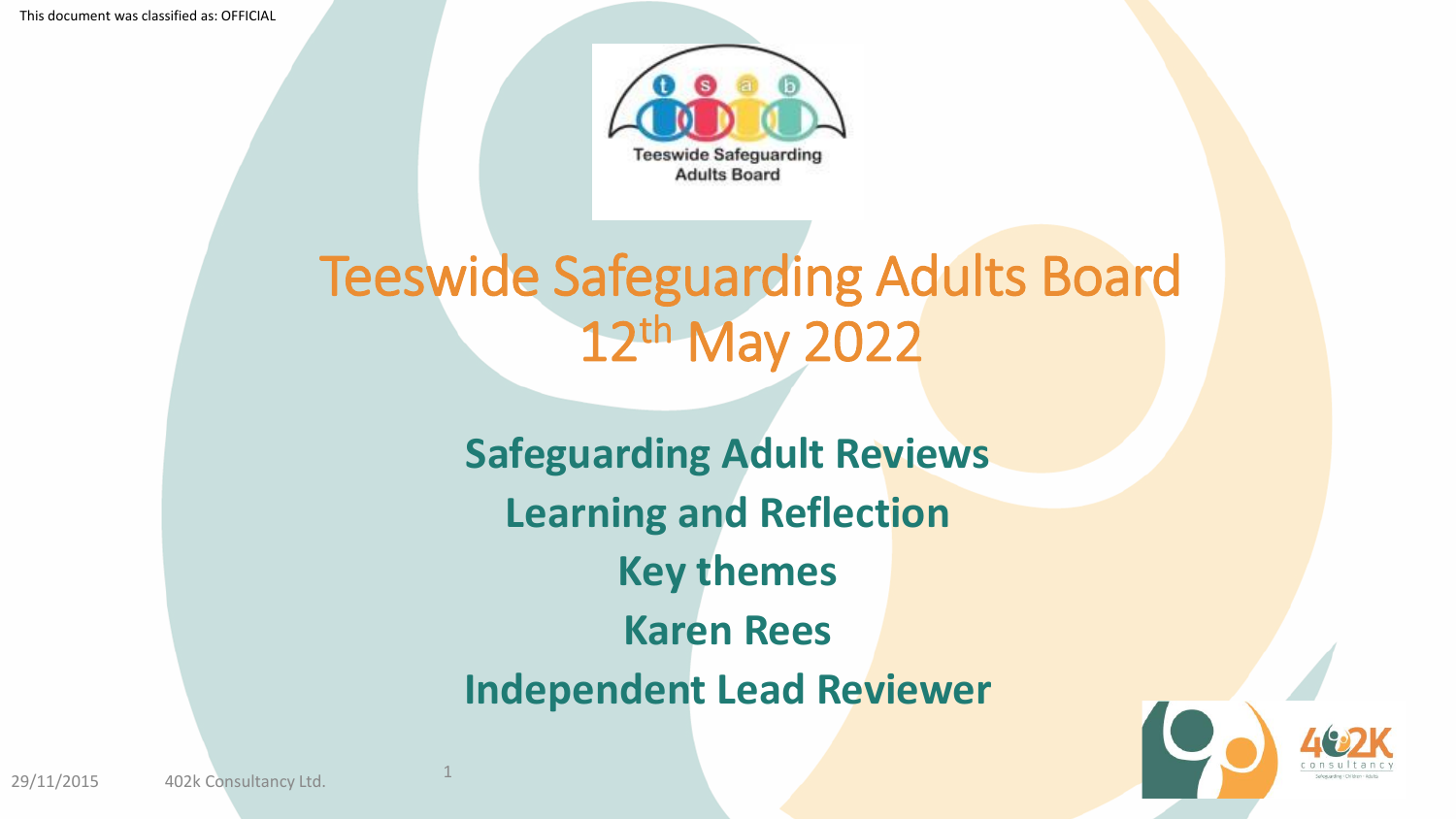| October 2018                                             | <b>February 2019</b>            | September 2019                      | <b>November 2020</b>                | <b>November 2020</b>                                                | <b>July 2021</b>                    | October 2021                         |
|----------------------------------------------------------|---------------------------------|-------------------------------------|-------------------------------------|---------------------------------------------------------------------|-------------------------------------|--------------------------------------|
| Josh Age 27                                              | <b>Adult C Age 30</b>           | <b>Adult D Age 62</b>               | <b>Stephen Age 56</b>               | <b>Adult F Age 33</b>                                               | <b>Molly Age 25</b>                 | <b>Adult J Age 64</b>                |
| Substance<br>misuse                                      | Alcohol<br>dependency           |                                     |                                     | Substance<br>misuse                                                 | Substance<br>misuse                 |                                      |
| Physical<br>health<br>condition                          | Physical health<br>condition    | <b>Physical health</b><br>condition | <b>Physical Health</b><br>condition | <b>Physical Health</b><br>condition                                 |                                     | <b>Physical Health</b><br>condition  |
| Self-Neglect                                             | Multiple abuse<br><b>issues</b> | Self neglect                        | Neglect/acts of<br>omission         | Self neglect                                                        | <b>Adult Sexual</b><br>Exploitation | Neglect/acts of<br>omission          |
| <b>Mental Health</b>                                     | Domestic abuse                  | <b>Mental Health</b>                | Learning<br><b>Disability</b>       | <b>Domestic Abuse</b>                                               | <b>Domestic</b><br>Abuse            | <b>Learning</b><br><b>Disability</b> |
| Life changing<br>injuries from<br>overdose of<br>insulin | <b>Natural Causes</b>           | <b>Natural Causes</b>               | Covid 19                            | <b>Diabetic</b><br>Ketoacidosis &<br><b>Mixed Drug</b><br>Toxicity. | Outstanding<br>inquest              | Pneumonia due<br>to aspiration       |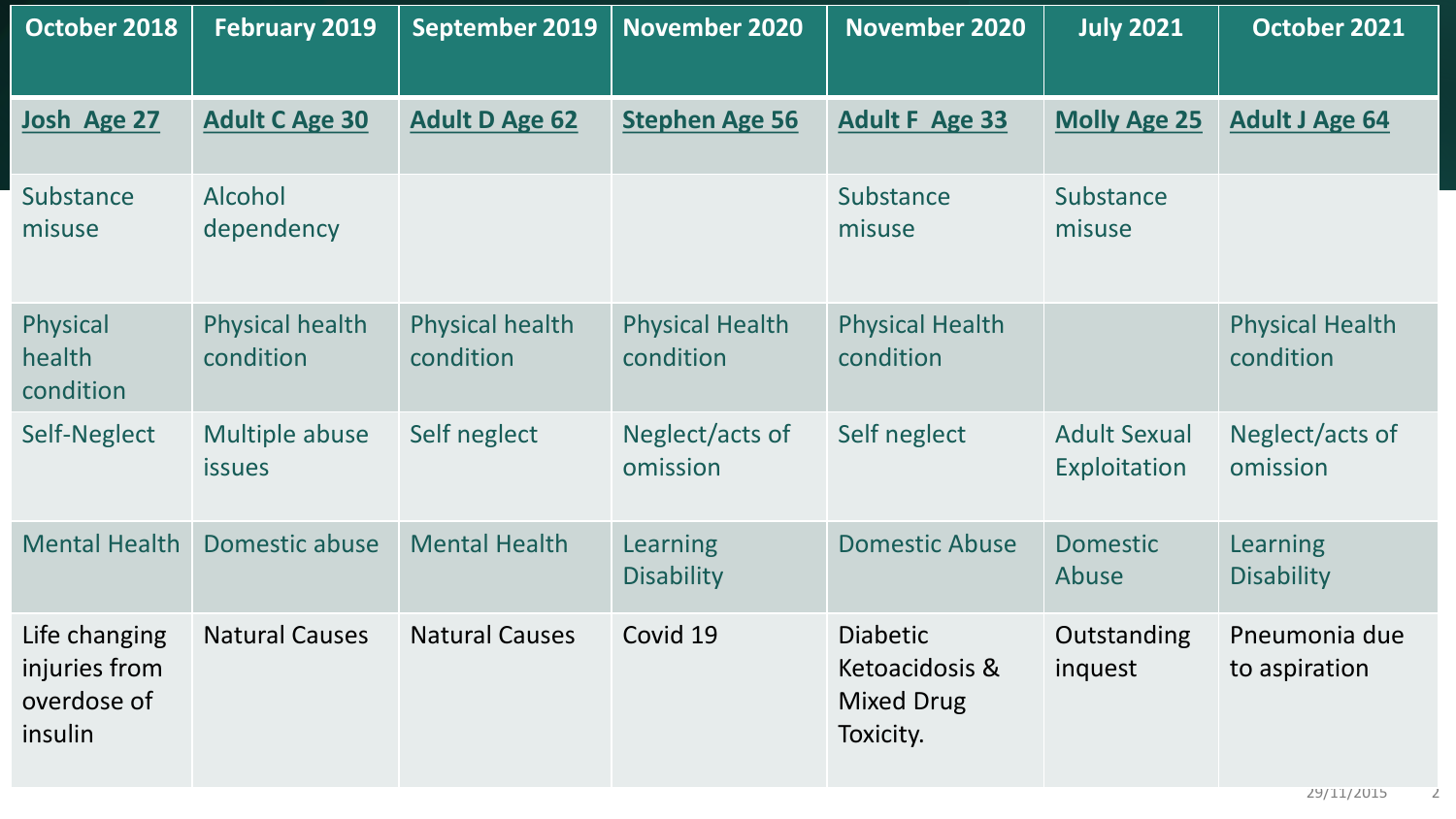### Themes: MAIN Trauma

- Childhood (ACES)- Abuse, neglect, impact of parental issues (substance misuse, DA, significant and unmanaged Mental Health, single traumatic event, bullying, War/refugee status
- Impact lifelong-
	- parenting issues- Own children removed to care
	- Mental health esp. Personality disorder
	- Difficulty coping
	- No role modelling
	- + multiple other effects

All lead to re traumatisation and further trauma e.g. Josh, Adult C, Adult F & Molly

Adults may also experience trauma in adult life e.g. Adult D

Heard of Trauma Informed Care?

NEED TO KNOW TRAUMA AN ISSUE- HOW?

### **UNDERSTAND THE PERSON**

Obtain good history, may need to build relationship to do this

History informs robust assessment then you can deliver TIC (see TSAB resources)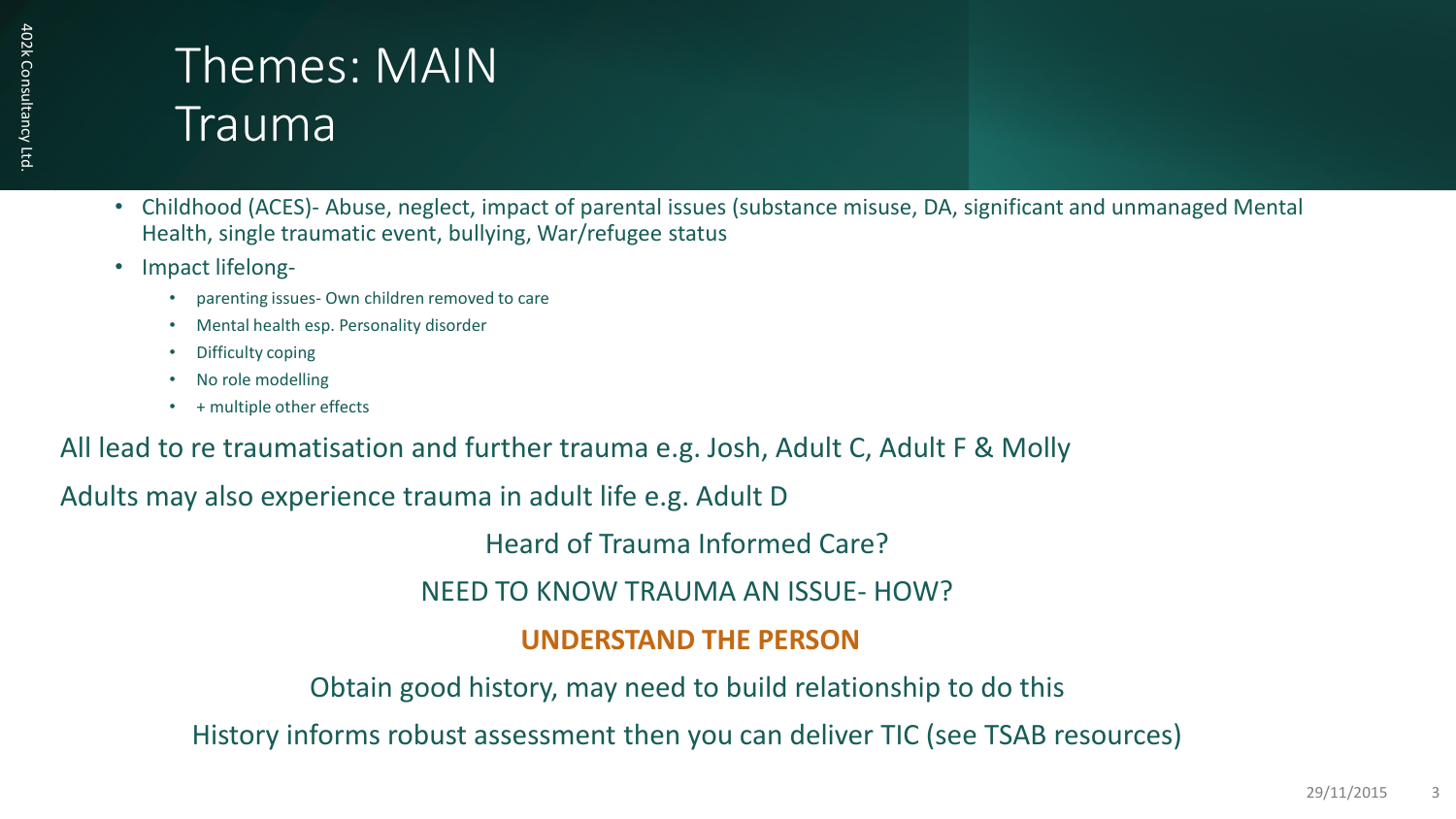### Themes: MAIN Professional Curiosity/Authoritative doubt

Professional curiosity is the capacity and communication skill to explore and understand what is happening with an individual or family. It is about enquiring deeper and using proactive questioning and challenge. It is about understanding one's own responsibility and knowing when to act, rather than making assumptions or taking things at face value.

- Be flexible and open minded
- Think the unthinkable, believe the unbelievable
- Use communication skills; review records and check facts
- Use case history and explore information from the adult and those close to them
- Pay attention to how people look and behave
- Never assume and be wary of assumptions already made.

Eg. Assumption of capacity, the person won't engage, I tried before but the person is being difficult, they have mental health issues, they choose to make unwise decisions, they could do it if they wanted to.

### **ASK YOURSELF WHY?**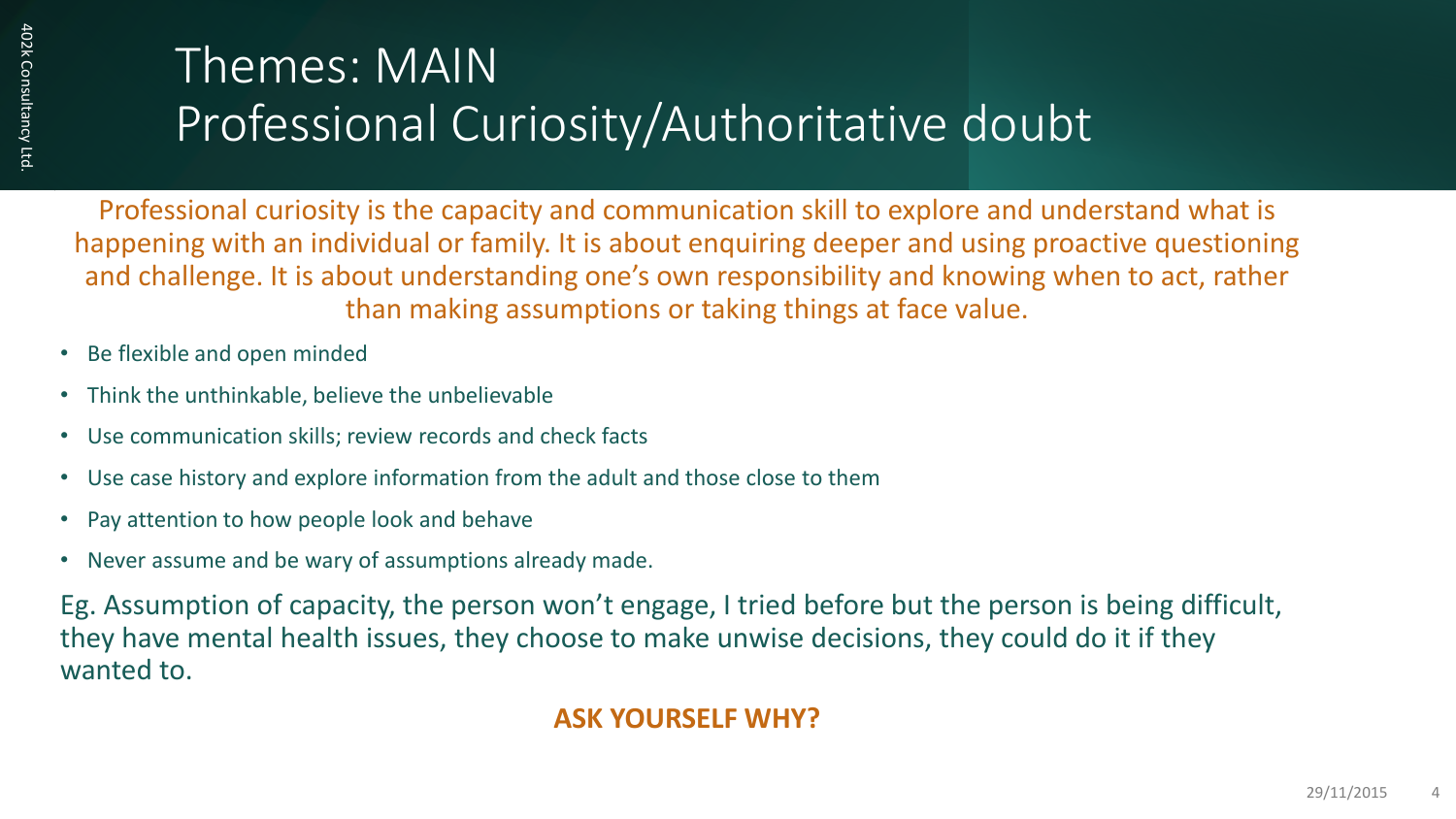### Themes: MAIN Information sharing

SARs comment that information was not shared never that too much was shared!

**Barriers or not?:**

- **GDPR/Data protection**
- **Consent**
- **Mental capacity**

Consider the level of harm if you share/do not share If you share what do you expect as a result? Worst case scenario? Seek guidance **ASK - DO - SHARE – CHECKBACK & RECORD**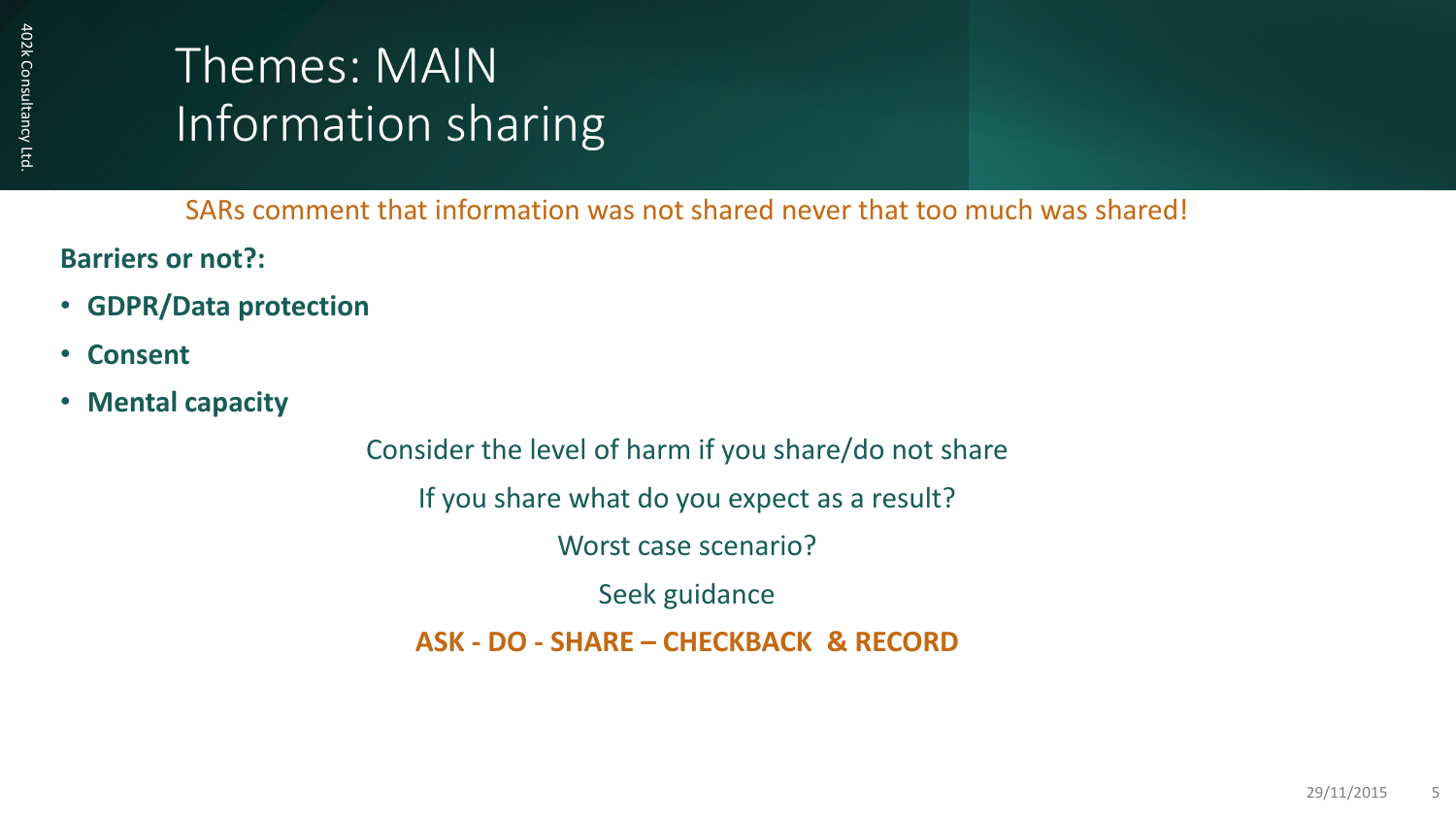## CHICKEN AND EGGS

Which comes first?

- Understand the Person
- Display Professional Curiosity
- Share information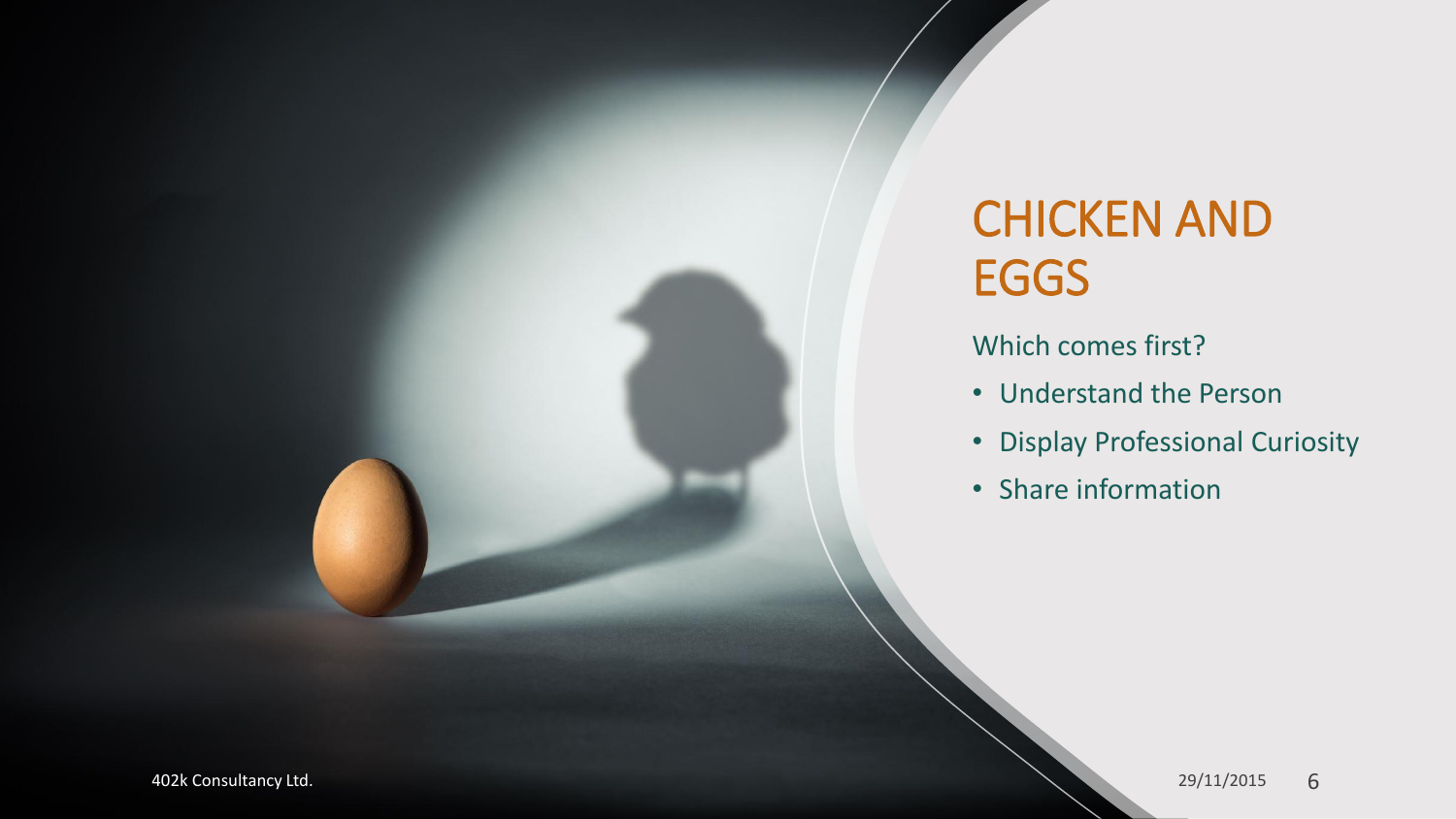### RECAP on Main themes with straplines to remember

- TRAUMA INFORMED CARE MAKES A DIFFERENCE
- PROFESSIONAL CURIOSITY LEADS TO ROBUST **ASSESSMENTS**
- INFORMATION SHARING ENSURES KNOWABLE INFORMATION IS KNOWN BY THOSE WHO NEED TO KNOW
- **UNDERSTAND THE PERSON**
- **ASK YOURSELF WHY**
- **ASK- DO- SHARE- CHECKBACK & RECORD**

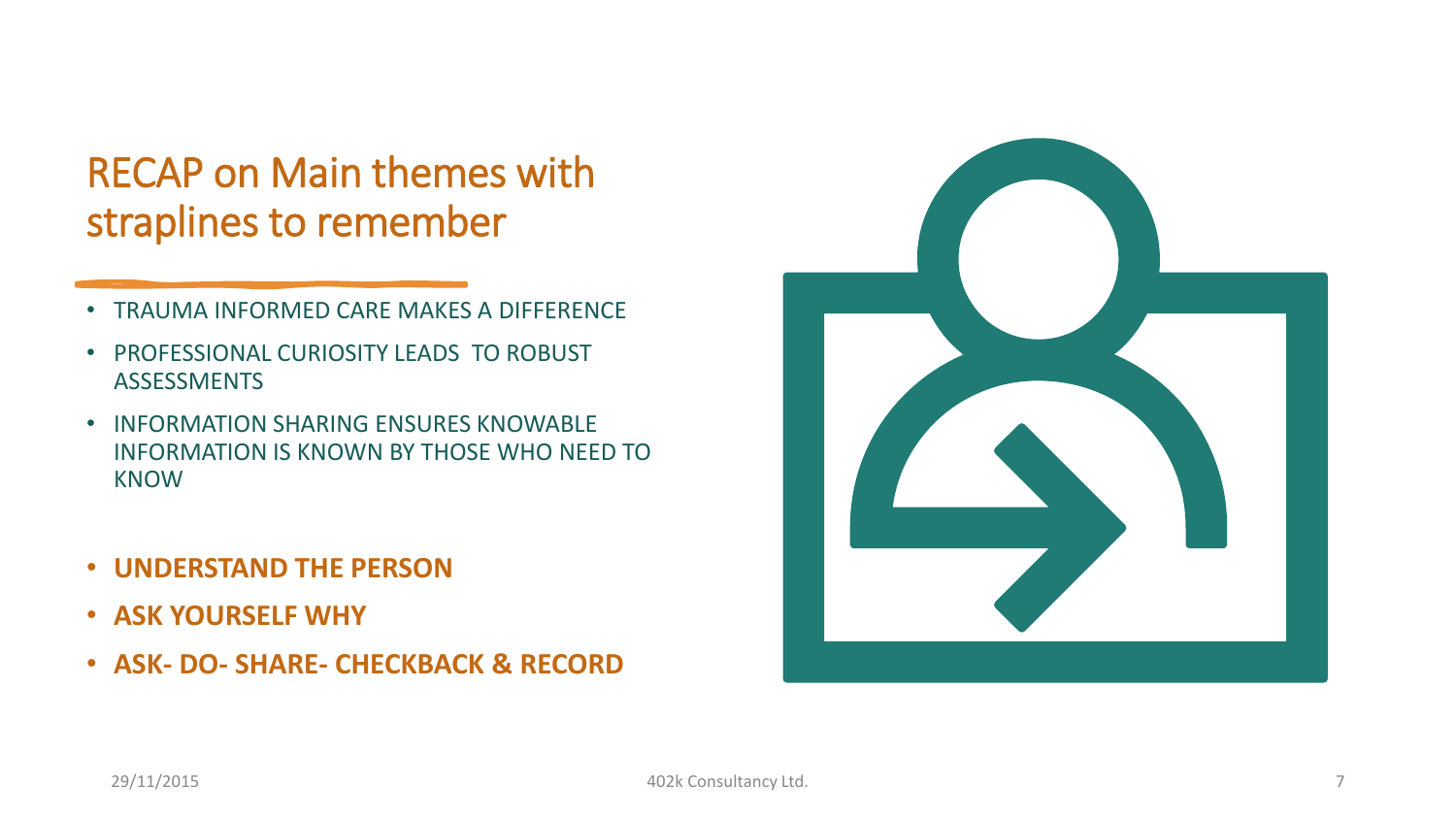# Themes: SUB THEMES

#### Family and Carers

- Positive or negative influences
- Carer assessments
- Support
- Involvement
- POA
- Advocacy (acting as/requiring)

#### **UNDERSTAND FAMILY RELATIONSHIPS SUPPORT UNPAID CARERS**

#### Frameworks for Multi Agency working

- MARAC- Domestic Abuse
- MATAC- Domestic Abuse perpetrator management
- TATI- Complex and cumulative risk
- MDT- Formal concern and information sharing
- Section 42- thresholds
- Discharge planning- Safe discharge and follow up
- CHC Framework
- Care Programme Approach

#### **FIND A FRAMEWORK OR MEET ANYWAY**

#### Housing

#### • Circumstances

- Landlord
- Environmental Health
- Needs
- Homelessness Reduction Act
- Duty to refer (Adult D)

#### **THINK! IS THIS SUITABLE FOR NEEDS? IS THERE RISK OF HOMELESSNESS?**

#### Legal Literacy

- MCA and all of its provisions
- 5 Principles and complexities of executive functioning
- Court of Protection referrals
- DoLs/ LPS (further delays)
- Powers of Attourney
- Care Act
- Eligibility
- Section 9
- Section 42
- Mental Health Act
- Inherent jurisdiction of High Court
- Human Rights Act
- Others **SEEK ADVICE**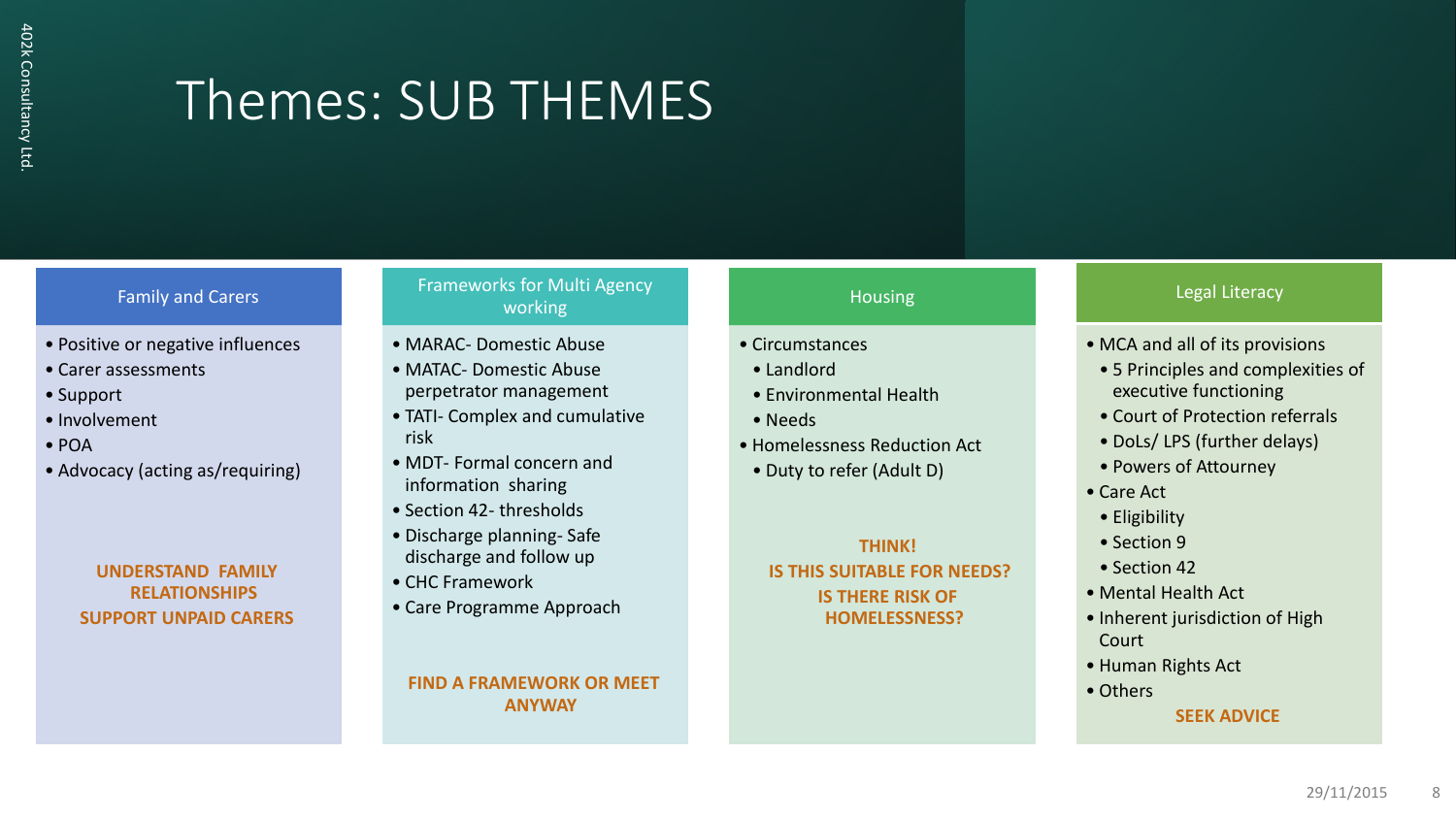### Next Steps

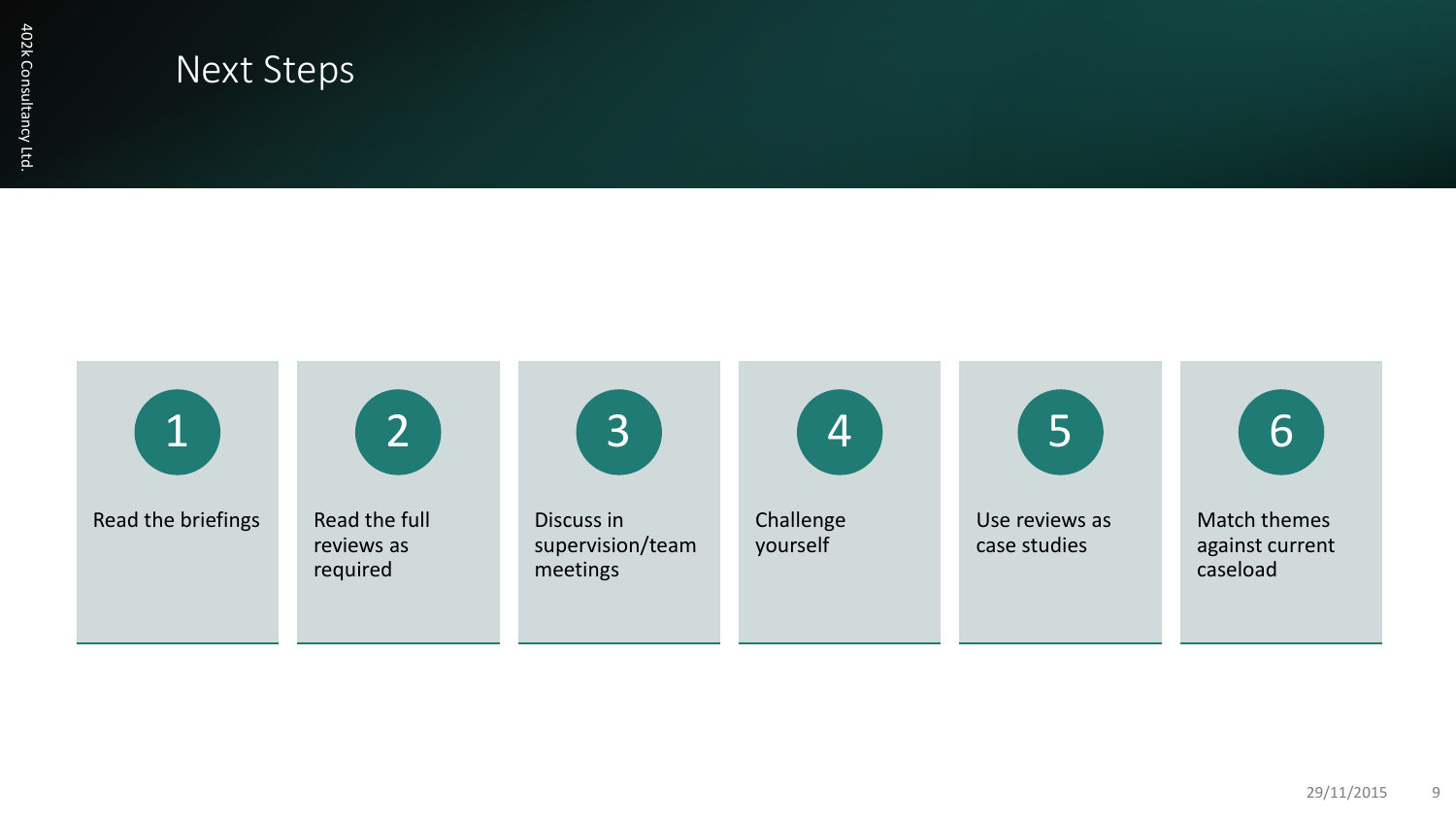## Questions in Chat